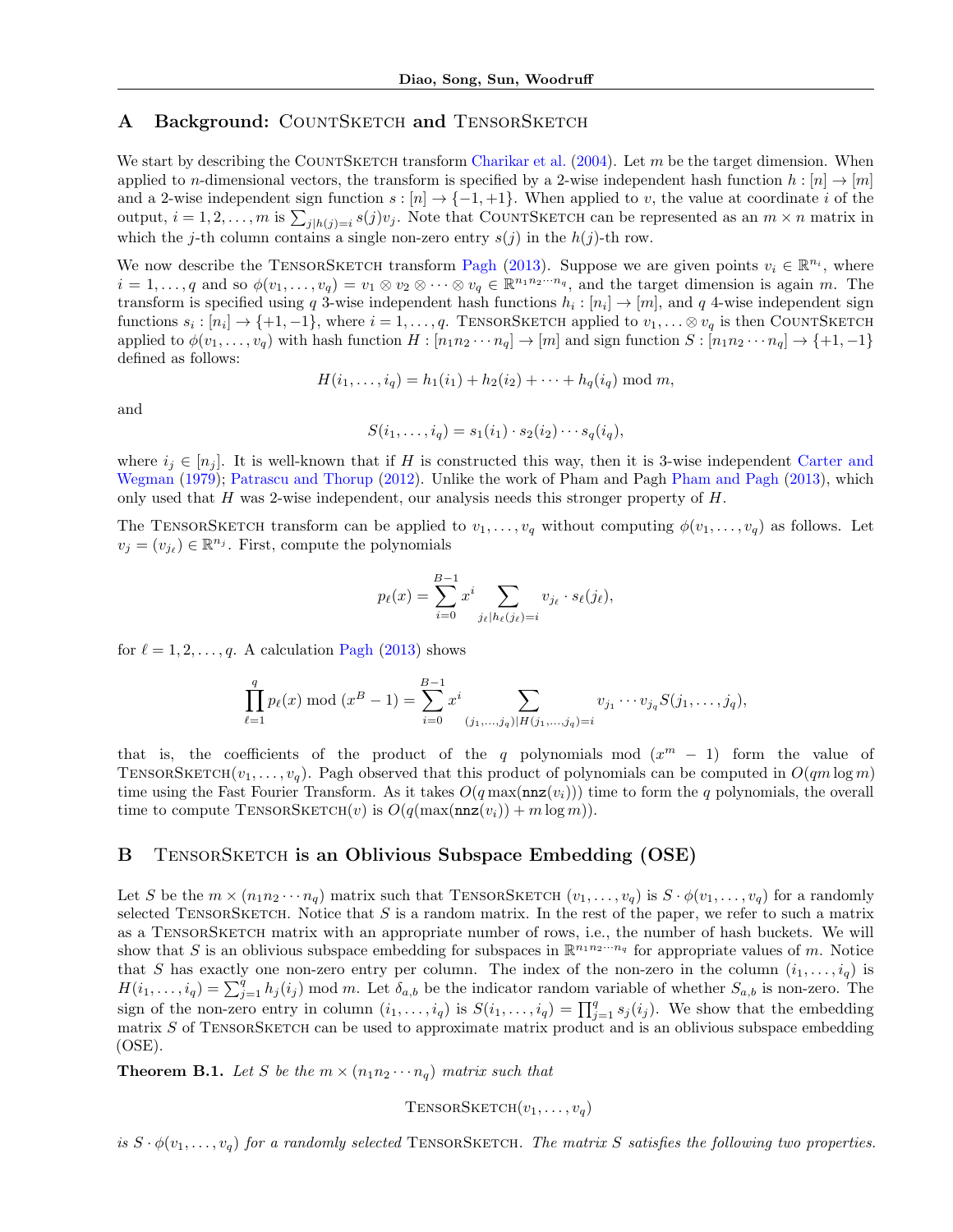*1.* (Approximate Matrix Product :) Let A and B be matrices with  $n_1 n_2 \cdots n_q$  rows. For  $m \geq (2 + 3^q)/(\epsilon^2 \delta)$ , *we have*

$$
\Pr_{S} [||A^{\top} S^{\top} S B - A^{\top} B||_F^2 \le \epsilon^2 ||A||_F^2 ||B||_F^2] \ge 1 - \delta.
$$

2. (Subspace Embedding :) Consider a fixed *k*-dimensional subspace V. If  $m \geq k^2(2+3^q)/(\epsilon^2\delta)$ , then with *probability at least*  $1 - \delta$ ,  $||Sx|| = (1 \pm \epsilon) ||x||$  *simultaneously for all*  $x \in V$ *.* 

We establish the theorem via two lemmas as in [Avron et al.](#page-0-5)  $(2016)$ . The first lemma proves the approximate matrix product property via a careful second moment analysis.

<span id="page-1-0"></span>**Lemma B.2** (Approximate matrix product). Let A and B be matrices with  $n_1n_2\cdots n_q$  rows. For  $m \geq$  $(2+3^q)/(\epsilon^2\delta)$ , we have

$$
\Pr_S\left[\|A^\top S^\top S B - A^\top B\|_F^2 \leq \epsilon^2 \|A\|_F^2 \|B\|_F^2\right] \geq 1-\delta.
$$

*Proof.* The proof follows that in [Avron et al.](#page-0-5) [\(2016\)](#page-0-5). Let  $C = A^{\top}S^{\top}SB$ . We have

$$
C_{u,u'} = \sum_{t=1}^{m} \sum_{i,j \in [n_1n_2\cdots n_q]} S(i)S(j)\delta_{t,i}\delta_{t,j}A_{i,u}B_{j,u'} = \sum_{t=1}^{m} \sum_{i \neq j \in [n_1n_2\cdots n_q]} S(i)S(j)\delta_{t,i}\delta_{t,i}A_{i,u}B_{j,u'} + (A^{\top}B)_{u,u'}
$$

Thus,  $\mathbf{E}[C_{u,u'}]=(A^{\top}B)_{u,u'}.$ 

Next, we analyze  $\mathbf{E}[(C - A^{\top}B)_{u,u'})^2]$ . We have

$$
((C - AT B)_{u,u'})^2 = \sum_{t_1, t_2 = 1}^{m} \sum_{i_1 \neq j_1, i_2 \neq j_2 \in [n_1 n_2 \cdots n_q]} S(i_1)S(i_2)S(j_1)S(j_2) \cdot \delta_{t_1, i_1} \delta_{t_1, j_1} \delta_{t_2, i_2} \delta_{t_2, j_2} \cdot A_{i_1, u} A_{i_2, u} B_{j_1, u'} B_{j_2, u'}
$$

For a term in the summation on the right hand side to have a non-zero expectation, it must be the case that  $\mathbf{E}[S(i_1)S(i_2)S(j_1)S(j_2)] \neq 0$ . Note that  $S(i_1)S(i_2)S(j_1)S(j_2)$  is a product of random signs (possibly with multiplicities) where the random signs in different coordinates in  $\{1, \ldots, q\}$  are independent and they are 4-wise independent within each coordinate. Thus,  $\mathbf{E}[S(i_1)S(i_2)S(j_1)S(j_2)]$  is either 1 or 0. For the expectation to be 1, all random signs must appear with even multiplicities. In other words, in each of the *q* coordinates, the 4 coordinates of  $i_1, i_2, j_1, j_2$  must be the same number appearing 4 times or 2 distinct numbers, each appearing twice. All the subsequent claims in the proof regarding *i*1*, i*2*, j*1*, j*<sup>2</sup> agreeing on some coordinates follow from this property.

Let  $S_1$  be the set of coordinates where  $i_1$  and  $i_2$  agree. Note that  $j_1$  and  $j_2$  must also agree in all coordinates in  $S_1$  by the above argument. Let  $S_2 \subset [q] \setminus S_1$  be the coordinates among the remaining where  $i_1$  and  $j_1$ agree. Finally, let  $S_3 = [q] \setminus (S_1 \cup S_2)$ . All coordinates in  $S_3$  of  $i_1$  and  $j_2$  must agree. Similarly as before, note that  $i_2$  and  $j_2$  agree on all coordinates in  $S_2$  and  $i_2$  and  $j_1$  agree on all coordinates in  $S_3$ . We can rewrite  $i_1 = (a, b, c), i_2 = (a, e, f), j_1 = (g, b, f), j_2 = (g, e, c)$  where  $a = (a_\ell), g = (g_\ell)$  with  $\ell \in S_1$ ,  $b = (b_\ell), e = (e_\ell)$  with  $\ell \in S_2$  and  $c = (c_{\ell}), f = (f_{\ell})$  with  $\ell \in S_3$ .

First we show that the contribution of the terms where  $i_1 = i_2$  or  $i_1 = j_2$  is bounded by  $\frac{2||A_u||_2^2||B_{u'}||_2^2}{m}$ , where  $A_u$ is the *u*th column of *A* and  $B_{u'}$  is the *u*'th column of *B*. Indeed, consider the case  $i_1 = i_2$ . As observed before, we must have  $j_1 = j_2$  to get a non-zero contribution. Note that if  $t_1 \neq t_2$ , we always have  $\delta_{t_1,i_1} \delta_{t_2,i_2} = 0$  as  $H(i_1)$ cannot be equal to both  $t_1$  and  $t_2$ . Thus, for fixed  $i_1 = i_2, j_1 = j_2$ ,

$$
\mathbf{E} \left[ \sum_{t_1, t_2=1}^m S(i_1) S(i_2) S(j_1) S(j_2) \cdot \delta_{t_1, i_1} \delta_{t_1, j_1} \delta_{t_2, i_2} \delta_{t_2, j_2} \cdot A_{i_1, u} A_{i_2, u} B_{j_1, u'} B_{j_2, u'} \right]
$$
\n
$$
= \mathbf{E} \left[ \sum_{t_1=1}^m \delta_{i_1, t_1}^2 \delta_{j_1, t_1}^2 A_{i_1, u}^2 B_{j_1, u'}^2 \right]
$$
\n
$$
= \frac{A_{i_1, u}^2 B_{j_1, u'}^2}{m}
$$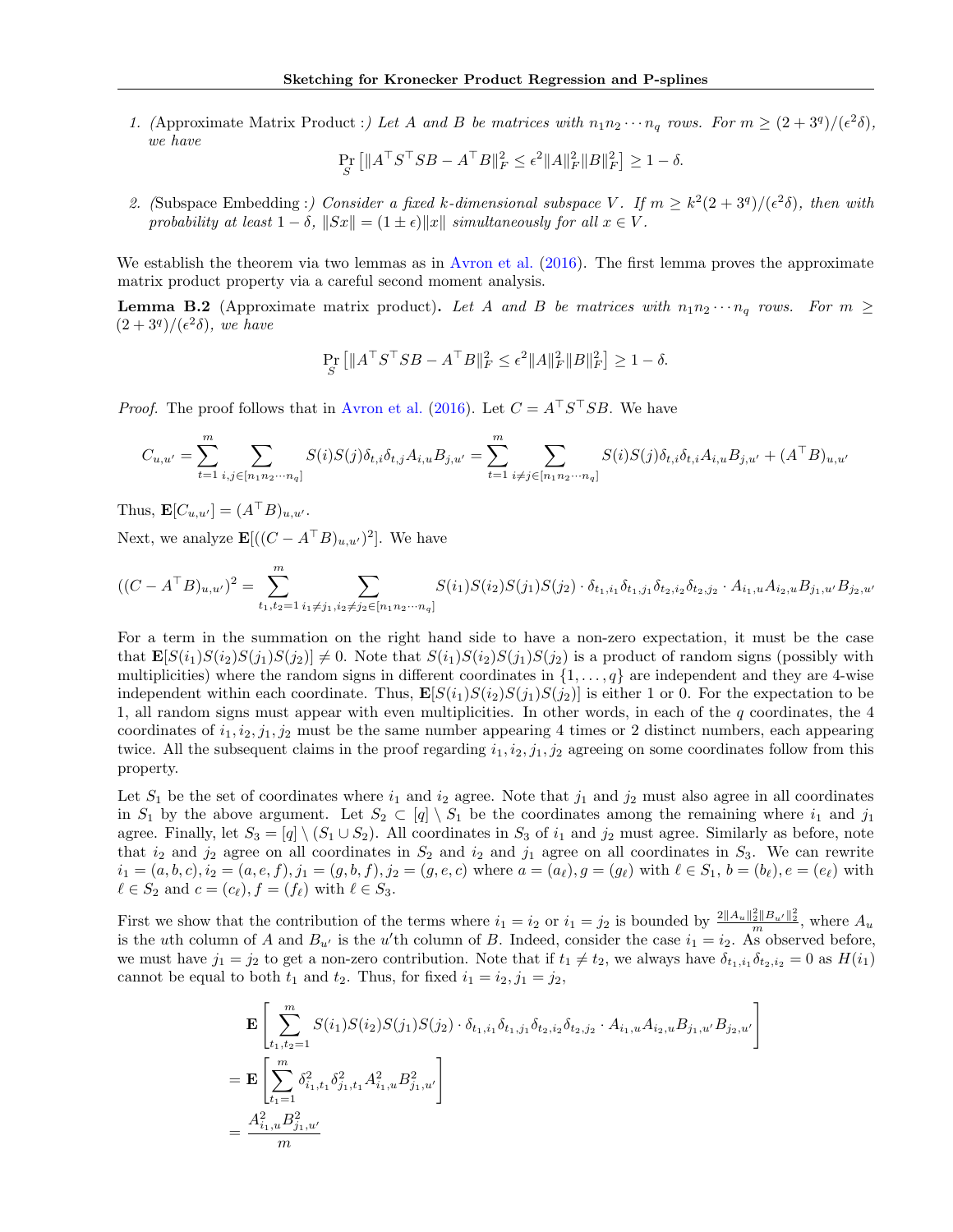Summing over all possible values of  $i_1, j_1$ , we get the desired bound of  $\frac{\|A_u\|_2^2 \|B_{u'}\|_2^2}{m}$ . The case  $i_1 = j_2$  is analogous. Next we compute the contribution of the terms where  $i_1 \neq i_2, j_1, j_2$  i.e., there are at least 3 distinct numbers among  $i_1, i_2, j_1, j_2$ . Notice that  $\mathbf{E}[\delta_{t_1,i_1}\delta_{t_1,j_1}\delta_{t_2,i_2}\delta_{t_2,j_2}] \leq \frac{1}{m^3}$  because the  $\delta_{t,i}$ 's are 3-wise independent. For fixed  $i_1, j_1, i_2, j_2$ , there are  $m^2$  choices of  $t_1, t_2$  so the total contribution to the expectation from terms with the same  $i_1, j_1, i_2, j_2$  is bounded by  $m^2 \cdot \frac{1}{m^3} \cdot |A_{i_1, u} A_{i_2, u} B_{j_1, u'} B_{j_2, u'}| = \frac{1}{m} |A_{i_1, u} A_{i_2, u} B_{j_1, u'} B_{j_2, u'}|$ .

Therefore,

$$
\begin{split} &\leq \frac{\mathbf{E}[((C-A^\top B)_{u,u'})^2]}{m} \\ &\leq \frac{2\|A_u\|_2^2\|B_{u'}\|_2^2}{m} + \frac{1}{m} \sum_{\text{partition } S_1,S_2,S_3} \sum_{a,g,b,e,c,f} |A_{(a,b,c),u}B_{(g,b,f),u'}A_{(a,e,f),u}B_{(g,e,c),u'}| \\ &\leq \frac{2\|A_u\|_2^2\|B_{u'}\|_2^2}{m} + \frac{3^q}{m} \sum_{a,b,c,g,e,f} |A_{(a,b,c),u}B_{(g,b,f),u'}A_{(a,e,f),u}B_{(g,e,c),u'}| \\ &\leq \frac{2\|A_u\|_2^2\|B_{u'}\|_2^2}{m} + \frac{3^q}{m} \sum_{g,e,f} \left(\sum_{a,b,c} A_{(a,b,c),u}^2\right)^{1/2} \left(\sum_{a,b,c} B_{(g,b,f),u'}^2 A_{(a,e,f),u}^2 B_{(g,e,c),u'}^2\right)^{1/2} \\ &= \frac{2\|A_u\|_2^2\|B_{u'}\|_2^2}{m} + \frac{3^q\|A_u\|}{m} \sum_{g,e,f} \left(\sum_{b} B_{(g,b,f),u'}^2\right)^{1/2} \left(\sum_{a,c} A_{(a,e,f),u}^2 B_{(g,e,c),u'}^2\right)^{1/2} \\ &\leq \frac{2\|A_u\|_2^2\|B_{u'}\|_2^2}{m} + \frac{3^q\|A_u\|}{m} \sum_{e} \left(\sum_{b,g,f} B_{(g,b,f),u'}^2\right)^{1/2} \left(\sum_{a,c,g,f} A_{(a,e,f),u}^2 B_{(g,e,c),u'}^2\right)^{1/2} \\ &= \frac{2\|A_u\|_2^2\|B_{u'}\|_2^2}{m} + \frac{3^q\|A_u\| \cdot \|B_{u'}\|}{m} \sum_{e} \left(\sum_{a,f} A_{(a,e,f),u}^2\right)^{1/2} \left(\sum_{g,c} B_{(g,e,c),u'}^2\right)^{1/2} \\ &\leq \frac{2\|A_u\|_2^2\|B_{u'}\|_2^2}{m} + \frac{3^q
$$

where the second inequality follows from the fact that there are at most 3*<sup>q</sup>* partitions of [*q*] into 3 sets. The other inequalities are from Cauchy-Schwarz.

Combining the above bounds, we have  $\mathbf{E}[((C - A^T B)_{u,u'})^2] \leq \frac{(2+3^q)\|A_u\|_2^2 \|B_{u'}\|_2^2}{m}$ . For  $m \geq (2+3^q)/(\epsilon^2 \delta)$ , by the Markov inequality,  $||A^\top S^\top SB - A^\top B||_F^2 \le \epsilon^2 ||A||_F^2 ||B||_F^2$  with probability  $1 - \delta$ .

The second lemma proves that the subspace embedding property follows from the approximate matrix product property.

<span id="page-2-0"></span>**Lemma B.3** (Oblivious subspace embeddings). *Consider a fixed k-dimensional subspace*  $V \subset \mathbb{R}^{n_1 n_2 \cdots n_q}$ . If  $m \geq k^2(2+3^q)/(\epsilon^2\delta)$ , then with probability at least  $1-\delta$ ,  $||Sx||_2 = (1 \pm \epsilon) ||x||_2$  simultaneously for all  $x \in V$ .

*Proof.* Let *B* be a  $(n_1n_2 \cdots n_q) \times k$  matrix whose columns form an orthonormal basis of *V*. Thus, we have  $B^{\top}B = I_k$  and  $||B||_F^2 = k$ . The condition that  $||Sx||_2 = (1 \pm \epsilon) ||x||_2$  simultaneously for all  $x \in V$  is equivalent to the condition that the singular values of *SB* are bounded by  $1 \pm \epsilon$ . By Lemma [B.2,](#page-1-0) for  $m \geq (2 + 3^q)/((\epsilon/k)^2 \delta)$ , with probability at least  $1 - \delta$ , we have

$$
||BTSTSB - BTB||F2 \le (\epsilon/k)2 ||B||F4 = \epsilon2
$$

Thus, we have  $||B^{\top}S^{\top}SB - I_k||_2 \leq ||B^{\top}S^{\top}SB - I_k||_F \leq \epsilon$ . In other words, the squared singular values of *SB* are bounded by  $1 \pm \epsilon$ , implying that the singular values of *SB* are also bounded by  $1 \pm \epsilon$ . Note that  $||A||_2$  for a matrix *A* denotes its operator norm. matrix *A* denotes its operator norm.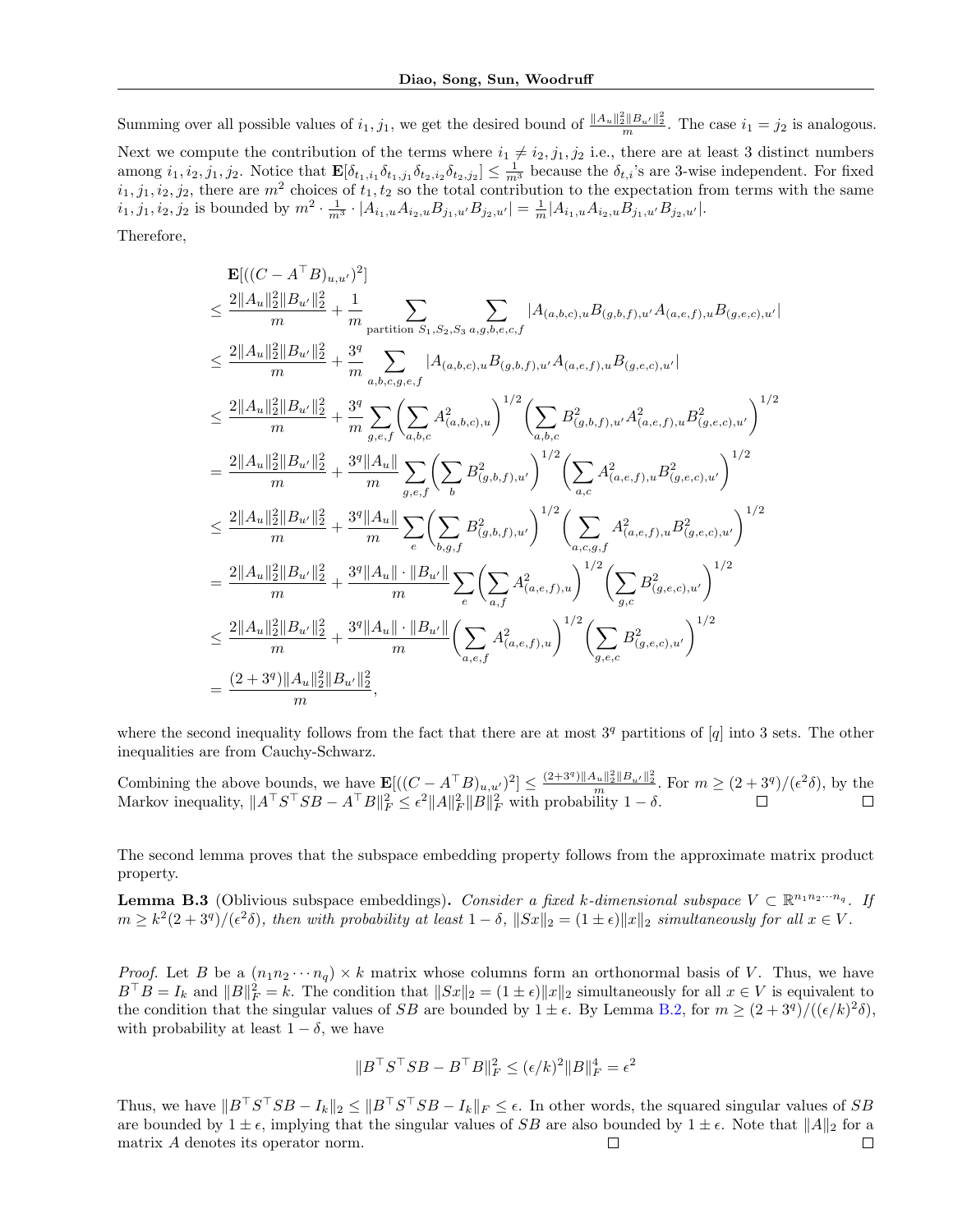# C Missing Proofs

#### C.1 Proofs for Tensor Product Least Square Regression

**Theorem [3.1.](#page-0-6)** (Tensor regression) Suppose  $\tilde{x}$  is the output of Algorithm [1](#page-0-7) with TENSORSKETCH  $S \in \mathbb{R}^{m \times n}$ , where  $m = 8(d_1d_2 \cdots d_q + 1)^2(2+3^q)/({\epsilon^2 \delta})$ . Then the following approximation  $||(A_1 \otimes A_2 \otimes \cdots \otimes A_q)\tilde{x} - b||_2 \leq (1+\epsilon)$  OPT, holds with probability at least  $1 - \delta$ .

*Proof.* It is easy to see that

$$
\|(A_1 \otimes A_2 \otimes \cdots \otimes A_q)x - b\|_2 = \left\| \left[ (A_1 \otimes A_2 \otimes \cdots \otimes A_q) \quad b \right] \begin{bmatrix} x \\ -1 \end{bmatrix} \right\|_2,
$$

and identifying

$$
y = [(A_1 \otimes A_2 \otimes \cdots \otimes A_q) \quad b] \begin{bmatrix} x \\ -1 \end{bmatrix} \in \mathbb{R}^{n_1 n_2 \cdots n_q}
$$

and *y* is a vector of a subspace  $V \subset \mathbb{R}^{n_1 n_2 \cdots n_q}$  with dimension at most  $d_1 d_2 \cdots d_q + 1$ , we can use Lemma [B.3](#page-2-0) to conclude that

$$
\Pr\left[\left|\|Sy\|_2 - \|y\|_2\right| \le \epsilon \|y\|_2\right] \ge 1 - \delta
$$

when  $m = (d_1d_2 \cdots d_q + 1)^2(2 + 3^q)/(\epsilon^2 \delta)$ .

Thus we have

$$
||(A_1 \otimes A_2 \otimes \cdots \otimes A_q)\widetilde{x} - b||_2 \le \frac{1}{1 - \epsilon} ||S(A_1 \otimes A_2 \otimes \cdots \otimes A_q)\widetilde{x} - Sb||_2
$$

and

$$
||S(A_1 \otimes A_2 \otimes \cdots \otimes A_q)x - Sb||_2 \leq (1+\epsilon) ||(A_1 \otimes A_2 \otimes \cdots \otimes A_q)x - b||_2
$$

hold with probability at least  $1 - \delta$ . Then using a union bound, we have

$$
\begin{aligned}\n\|(A_1 \otimes A_2 \otimes \cdots \otimes A_q)\widetilde{x} - b\|_2 \\
&\leq \frac{1}{1 - \epsilon} \|S(A_1 \otimes A_2 \otimes \cdots \otimes A_q)\widetilde{x} - Sb\|_2 \\
&\leq \frac{1}{1 - \epsilon} \|S(A_1 \otimes A_2 \otimes \cdots \otimes A_q)x - Sb\|_2 \\
&\leq \frac{1 + \epsilon}{1 - \epsilon} \|(A_1 \otimes A_2 \otimes \cdots \otimes A_q)x - b\|_2\n\end{aligned}
$$

holds with probability at least  $1 - 2\delta$ .

**Corollary [3.2.](#page-0-8)** (Sketch for tensor nonnegative regression) Suppose  $\tilde{x} = \min_{x>0} ||SAx - Sb||_2$  with TENSORSKETCH  $S \in \mathbb{R}^{m \times n}$ , where  $m = 8(d_1d_2 \cdots d_q + 1)^2(2+3^q)/(e^2\delta)$ . Then the following approximation  $\|(A_1 \otimes A_2 \otimes \cdots \otimes A_q)\widetilde{x}$  $b\|2 \leq (1+\epsilon)$  OPT holds with probability at least  $1-\delta$ , where OPT =  $\min_{x\geq 0} ||(A_1 \otimes A_2 \otimes \cdots \otimes A_q)x - b||_2$ .

*Proof.* The proof of Theorem. [3.2](#page-0-8) is similar to the proof of theorem [3.1.](#page-0-6) Denote  $\tilde{x} = \min_{x\geq 0} ||S\mathcal{A}x - Sb||_2$  and  $x^* = \min_{x \geq 0} ||Ax - b||_2$ . Using Lemma. [B.3,](#page-2-0) we have:

$$
\|\mathcal{A}\tilde{x} - b\|_2 \le \frac{1}{1 - \epsilon} \|S\mathcal{A}\tilde{x} - Sb\|_2,\tag{6}
$$

 $\Box$ 

with probability at least  $1 - \delta$ , and

$$
||SAx^* - Sb||_2 \le (1 + \epsilon) ||Ax^* - b||_2,
$$
\n(7)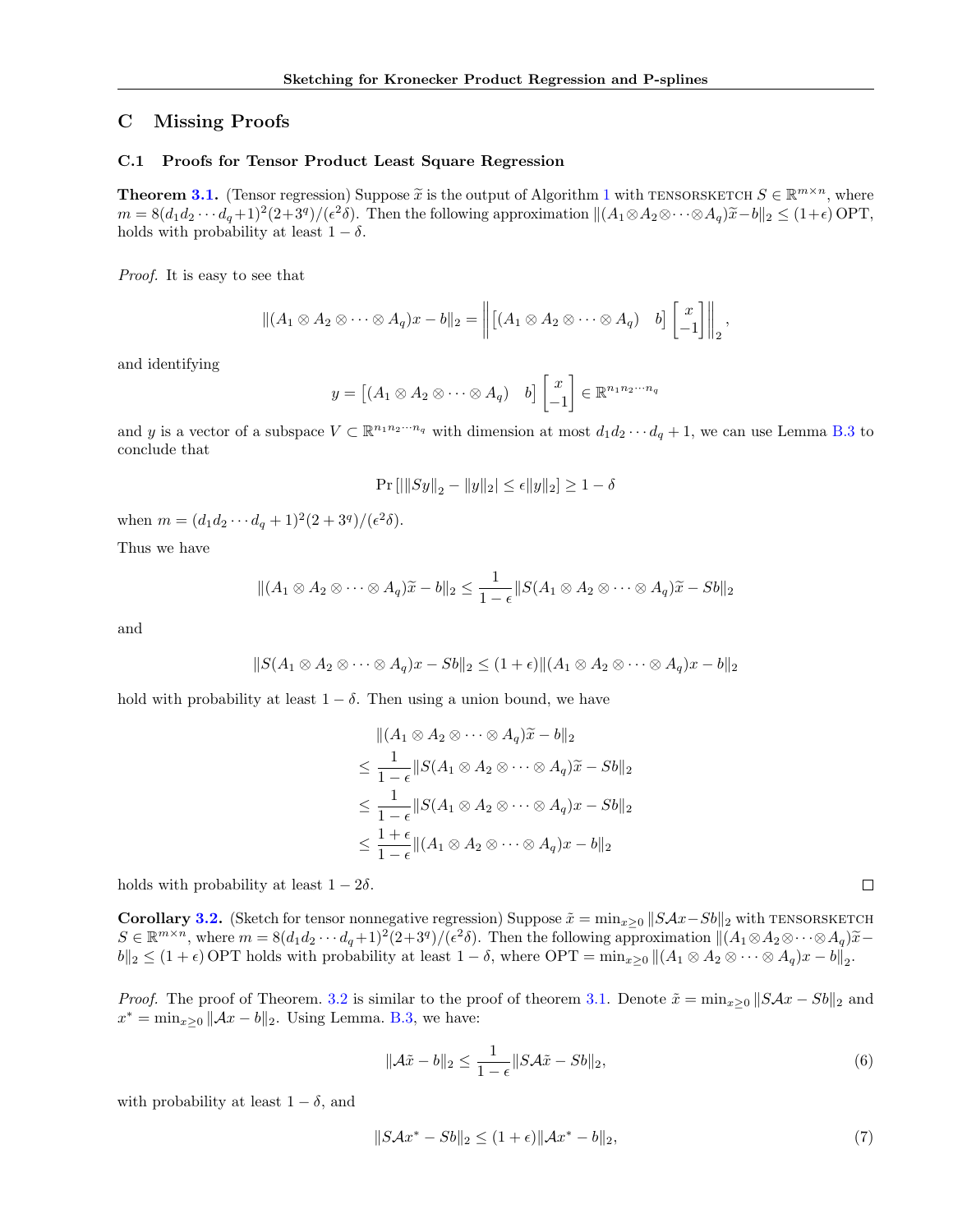with probability at least  $1 - \delta$ . Hence applying a union bound we have:

$$
\|\mathcal{A}\tilde{x} - b\|_2
$$
\n
$$
\leq \frac{1}{1 - \epsilon} \|S\mathcal{A}\tilde{x} - Sb\|_2
$$
\n
$$
\leq \frac{1}{1 - \epsilon} \|S\mathcal{A}x^* - Sb\|_2
$$
\n
$$
\leq \frac{1 + \epsilon}{1 - \epsilon} \|\mathcal{A}x^* - b\|_2,
$$
\n(9)

with probability at least  $1 - 2\delta$ .

### C.2 Proofs for P-Splines

**Lemma [4.1.](#page-0-9)** Let  $x^* \in \mathbb{R}^d$ ,  $A \in \mathbb{R}^{n \times d}$  and  $b \in \mathbb{R}^n$  as above. Let  $U_1 \in \mathbb{R}^{n \times d}$  denote the first *n* rows of an *orthogonal basis for*  $\left[\begin{array}{c} A \\ A \end{array}\right]$  $\lambda L$  $\left[ \in \mathbb{R}^{(n+p)\times d} \right]$ . Let sketching matrix  $S \in \mathbb{R}^{m\times n}$  have a distribution such that with *constant probability*

(I) 
$$
||U_1^\top S^\top SU_1 - U_1^\top U_1||_2 \le 1/4
$$
,

*and*

(II) 
$$
||U_1^{\top} (S^{\top} S - I)(b - Ax^*)||_2 \le \sqrt{\epsilon \text{OPT}/2}.
$$

Let  $\widetilde{x}$  denote  $\operatorname{argmin}_{x \in \mathbb{R}^d} ||S(Ax - b)||_2^2 + \lambda ||Lx||_2^2$ . Then with probability at least 9/10*,* 

$$
||A\widetilde{x} - b||_2^2 + \lambda ||L\widetilde{x}||_2^2 \le (1 + \epsilon) \text{ OPT}.
$$

*Proof.* Let  $\hat{A} \in \mathbb{R}^{(n+d)\times d}$  have orthonormal columns with range $(\hat{A}) = \text{range}(\begin{bmatrix} A \\ \sqrt{\lambda} \end{bmatrix})$  $\lambda L$ i ). (An explicit expression for one such  $\hat{A}$  is given below.) Let  $\hat{b} \equiv \begin{bmatrix} b \\ 0_d \end{bmatrix}$ . We have

<span id="page-4-1"></span><span id="page-4-0"></span>
$$
\min_{y \in \mathbb{R}^d} \|\hat{A}y - \hat{b}\|_2 \tag{10}
$$

equivalent to  $||b - Ax||_2^2 + \lambda ||Lx||_2^2$ , , in the sense that for any  $\hat{A}y \in \text{range}(\hat{A})$ , there is  $x \in \mathbb{R}^d$  with  $\hat{A}y = \begin{bmatrix} A \\ \sqrt{\lambda} \end{bmatrix}$  $\lambda L$  $\big]$  *x*, so that  $\|\hat{A}y-\hat{b}\|_2^2 = \|\begin{bmatrix} A \\ \sqrt{\lambda} \end{bmatrix}$  $\lambda L$  $\int x - \hat{b} \|^2_2 = \|b - Ax\|^2_2 + \lambda \|Lx\|^2_2$ . Let  $y^* = \operatorname{argmin}_{y \in \mathbb{R}^d} \|\hat{A}y - \hat{b}\|_2$ , so that  $\hat{A}y^* = \int_{-\sqrt{\lambda}Lx^*}^{\sqrt{\lambda}Lx^*}$ . Let  $\hat{A} = \begin{bmatrix} U_1 \\ U_2 \end{bmatrix}$ , where  $U_1 \in \mathbb{R}^{n \times d}$  and  $U_2 \in \mathbb{R}^{d \times d}$ , so that  $U_1$  is as in the lemma statement. We define  $\hat{S}$  to be  $\begin{bmatrix} S & 0_{m \times d} \\ 0_{d \times n} & I_d \end{bmatrix}$ and  $\hat{S}$  satisfies Property (I) and (II) of Lemma [4.1.](#page-0-9) Using  $||U_1^{\dagger} S^\dagger SU_1 - U_1^{\dagger} U_1||_2 \leq 1/4$ , with constant probability

$$
\|\hat{A}^{\top}\hat{S}^{\top}\hat{S}\hat{A} - I_d\|_2 = \|U_1^{\top}S^{\top}SU_1 + U_2^{\top}U_2 - I_d\|_2 = \|U_1^{\top}S^{\top}SU_1 - U_1^{\top}U_1\|_2 \le 1/4. \tag{11}
$$

Using the normal equations for Eq.  $(10)$ , we have

$$
0 = \hat{A}^{\top}(\hat{b} - \hat{A}y^*) = U_1^{\top}(b - Ax^*) - \sqrt{\lambda}U_2^{\top}x^*,
$$

and so

$$
\hat{A}^{\top} \hat{S}^{\top} \hat{S} (\hat{b} - \hat{A} y^*) = U_1^{\top} S^{\top} S (b - Ax^*) - \sqrt{\lambda} U_2^{\top} x^* = U_1^{\top} S^{\top} S (b - Ax^*) - U_1^{\top} (b - Ax^*).
$$

Using Property (II) of Lemma [4.1,](#page-0-9) with constant probability

<span id="page-4-2"></span>
$$
\|\hat{A}^{\top}\hat{S}^{\top}\hat{S}(\hat{b} - \hat{A}y^*)\|_2 \n= \|U_1^{\top}S^{\top}S(b - Ax^*) - U_1^{\top}(b - Ax^*)\|_2 \n\le \sqrt{\epsilon \text{OPT}/2} \n= \sqrt{\epsilon/2} \|\hat{b} - \hat{A}y^*\|_2.
$$
\n(12)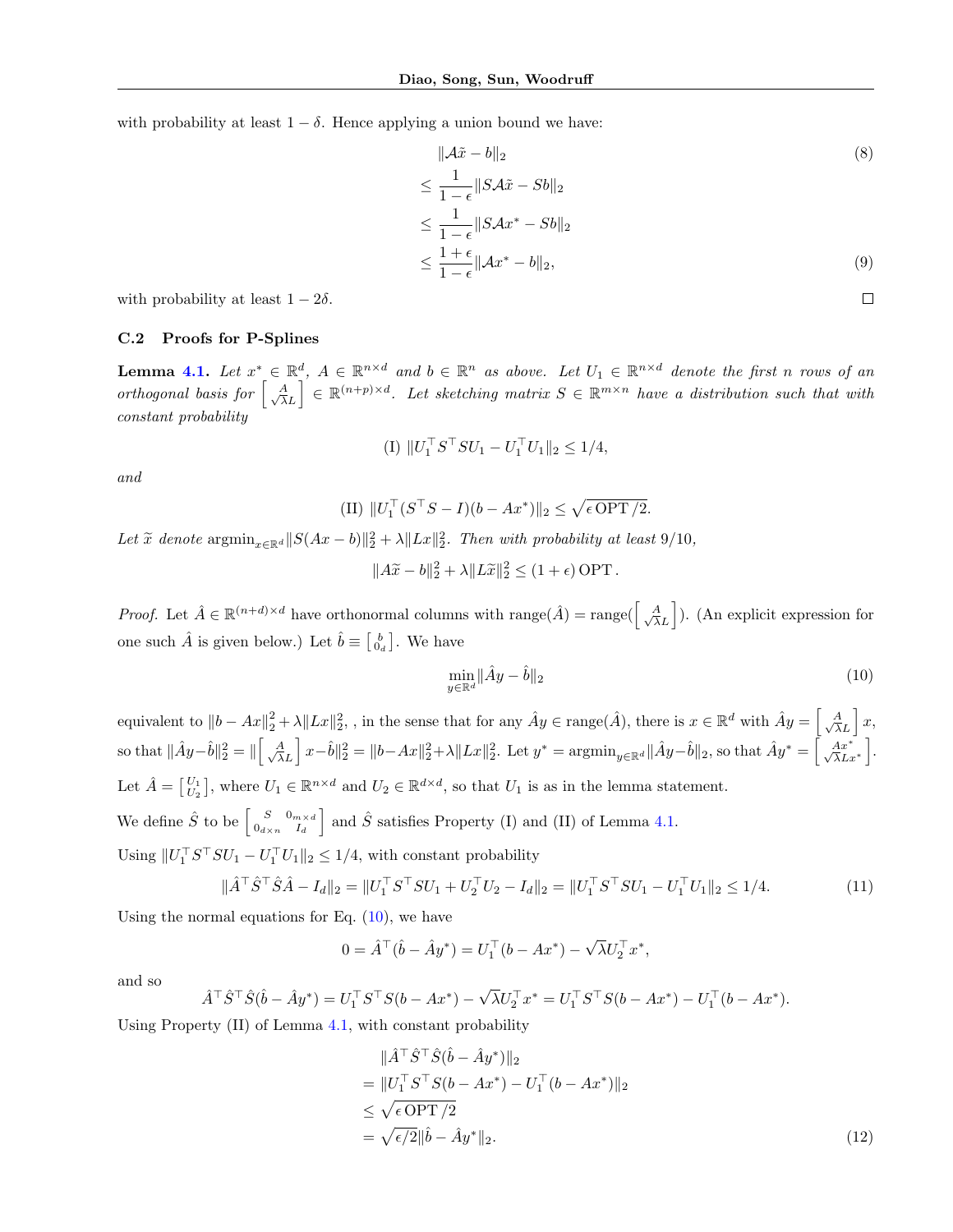It follows by a standard result from [\(11\)](#page-4-1) and [\(12\)](#page-4-2) that the solution  $\tilde{y} \equiv \operatorname{argmin}_{y \in \mathbb{R}^d} ||\hat{S}(\hat{A}y - \hat{b})||_2$  has  $||\hat{A}\tilde{y} - \hat{b}||_2 \le$  $(1 + \epsilon)$  min<sub>*u* $\epsilon \mathbb{R}^d$ </sub>  $\|\hat{A}y - \hat{b}\|_2$ , and therefore that  $\tilde{x}$  satisfies the claim of the theorem.

For convenience we give the proof of the standard result: [\(11\)](#page-4-1) implies that  $\hat{A}^T\hat{S}^T\hat{S}\hat{A}$  has smallest singular value at least 3*/*4. The normal equations for the unsketched and sketched problems are

$$
\hat{A}^{\top}(\hat{b} - \hat{A}y^*) = 0 = \hat{A}^{\top}\hat{S}^{\top}\hat{S}(\hat{b} - \hat{A}\tilde{y}).
$$

The normal equations for the unsketched case imply  $\|\hat{A}\tilde{y} - \hat{b}\|_2^2 = \|\hat{A}(\tilde{y} - y^*)\|_2^2 + \|\hat{b} - \hat{A}y^*\|_2^2$ , so it is enough to show that  $\|\hat{A}(\tilde{y} - y^*)\|_2^2 = \|\tilde{y} - y^*\|_2^2 \le \epsilon$  OPT. We have

$$
(3/4)\|\tilde{y} - y^*\|_2 \le \|\hat{A}^\top \hat{S}^\top \hat{S} \hat{A} (\tilde{y} - y^*)\|_2
$$
by Eq. (11)  
\n
$$
= \|\hat{A}^\top \hat{S}^\top \hat{S} \hat{A} (\tilde{y} - y^*) - \hat{A}^\top \hat{S}^\top \hat{S} (\hat{b} - \hat{A} \tilde{y})\|_2
$$
by Normal Equation  
\n
$$
= \|\hat{A}^\top \hat{S}^\top \hat{S} (\hat{b} - \hat{A} y^*)\|_2
$$
  
\n
$$
\le \sqrt{\epsilon \text{OPT}/2}
$$
by Eq. (12),

so that  $\|\tilde{y} - y^*\|_2^2 \le (4/3)^2 \epsilon$  OPT  $/2 \le \epsilon$  OPT. The lemma follows.

The following lemma computes the statistical dimension  $sd_{\lambda}(A, L)$  that will be used for computing the number of rows of sketching matrix *S*.

**Lemma C.1.** For  $U_1$  as in Lemma [4.1,](#page-0-9)  $||U_1||_F^2 = \text{sd}_{\lambda}(A, L) = \sum_i 1/(1 + \lambda/\gamma_i^2) + d - p$ , where *A* has singular *values*  $\sigma_i$ *. Also*  $||U_1||_2 = \max\{1/\sqrt{1 + \lambda/\gamma_1^2}, 1\}$ *.* 

*Proof.* Suppose we have the GSVD of (*A, L*). Let

$$
D \equiv \begin{bmatrix} \Sigma^{\top} \Sigma + \lambda \Omega^{\top} \Omega & 0_{p \times (n-p)} \\ 0_{(n-p) \times p} & I_{d-p} \end{bmatrix}^{-1/2}.
$$

Then

$$
\hat{A} = \begin{bmatrix} U \begin{bmatrix} \Sigma & 0_{p \times (n-p)} \\ 0_{(n-p) \times p} & I_{d-p} \end{bmatrix} D \\ \sqrt{\lambda} V \begin{bmatrix} \Omega & 0_{p \times (n-p)} \end{bmatrix} D \end{bmatrix}
$$

has  $\hat{A}^{\top}\hat{A} = I_d$ , and for given *x*, there is  $y = D^{-1}RQ^{\top}x$  with  $\hat{A}y = \begin{bmatrix} A & A \\ A & B \end{bmatrix}$  $\int x$ . We have  $||U_1||_F^2 =$  $\lambda L$   $U\begin{bmatrix} \Sigma & 0_{p\times (n-p)} \ 0 & I \end{bmatrix}$ T 2  $\int$   $\Sigma$   $0_{p\times(n-p)}$ T 2  $=\sum_{i=1}^{p} 1/(1 + \lambda/\gamma_i^2) + d - p$  as claimed.  $\Box$ *D* = *D*  $0_{(n-p)\times p}$  *I*<sub>d-p</sub>  $0_{(n-p)\times p}$  *I*<sub>*d*-*p*</sub> *F F*

**Theorem [4.3.](#page-0-10)** (P-Spline regression) There is a constant  $K > 0$  such that for  $m \geq K(\epsilon^{-1} \text{sd}_{\lambda}(A, L) + \text{sd}_{\lambda}(A, L)^2)$ and  $S \in \mathbb{R}^{m \times n}$  a sparse embedding matrix (e.g., COUNTSKETCH) with *SA* computable in  $O(\mathtt{nnz}(A))$  time, Property (I) and (II) of Lemma [4.1](#page-0-9) apply, and with constant probability the corresponding  $\tilde{x} = \operatorname{argmin}_{x \in \mathbb{R}^d} ||S(Ax - b)||_2 +$  $\lambda \|Lx\|_2^2$  is an  $\epsilon$ -approximate solution to  $\min_{x \in \mathbb{R}^d} \|b - Ax\|_2^2 + \lambda \|Lx\|_2^2$ .

*Proof.* Recall that  $sd_{\lambda}(A, L) = ||U_1||_F^2$ . Sparse embedding distributions satisfy the bound for approximate matrix multiplication

 $\|W^{\top}S^{\top}SH - W^{\top}H\|_F \leq C \|W\|_F \|H\|_F / \sqrt{m},$ 

for a constant *C* [\(Clarkson and Woodru](#page-0-11)ff, [2013;](#page-0-12) [Meng and Mahoney,](#page-0-12) 2013; Nelson and Nguyên, [2013\)](#page-0-13); this is also true of OSE matrices. We set  $W = H = U_1$  and use  $||X||_2 \le ||X||_F$  for all  $X$  and  $m \ge K||U_1||_F^4$  to obtain Property (I) of Lemma [4.1,](#page-0-9) and set  $W = U_1$ ,  $H = b - Ax^*$  and use  $m \geq K ||U_1||_F^2 / \epsilon$  to obtain Property (II) of Lemma [4.1.](#page-0-9) (Here the bound is slightly stronger than Property (II), holding for  $\lambda = 0$ .) With Property (I) and Property (II), the claim for  $\tilde{x}$  from a sparse embedding follows using Lemma 4.1.  $\Box$ 

 $\Box$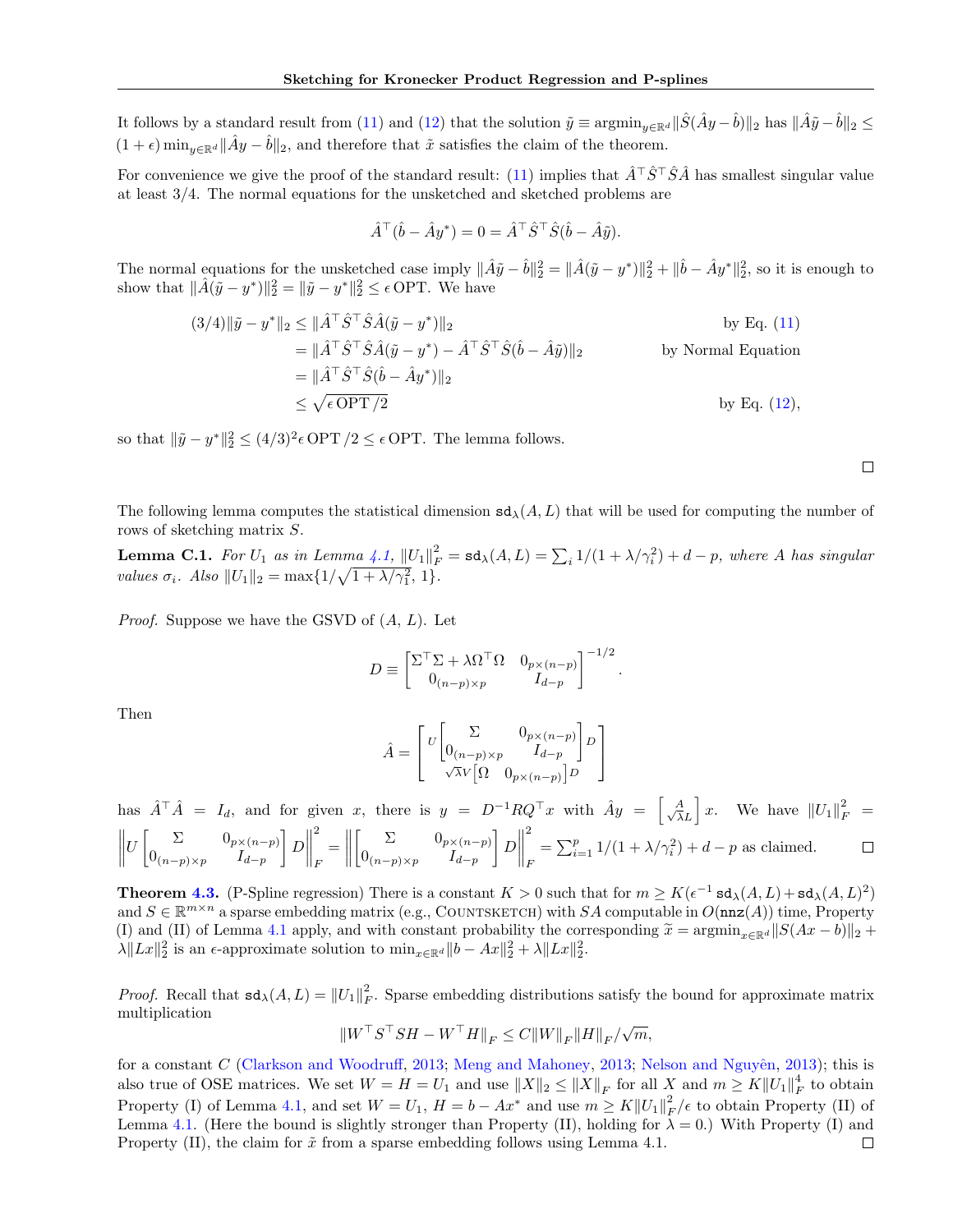#### C.3 Proofs for Tensor Product  $\ell_1$  Regression

**Lemma [5.3.](#page-0-14)** For any  $p \ge 1$ . Condition(A) computes  $AU/(d_{\gamma_p})$  which is an  $(\alpha, \beta\sqrt{3}d(tw)^{1/p-1/2}, p)$ -well*conditioned basis of*  $\mathcal{A}$ *, with probability at least*  $1 - \prod_{i=1}^{q} (n_i/w_i)\delta$ .

*Proof.* This lemma is similar to arguments in [Clarkson et al.](#page-0-15) [\(2013\)](#page-0-15), we simply adjust notation and parameters for completeness. Applying Theorem [5.2,](#page-0-16) we have that with probability at least  $1 - \prod_{i=1}^{q} (n_i/w_i)\delta$ , for all  $x \in \mathbb{R}^r$ , if we consider  $y = Ax$  and write  $y^{\top} = [z_1^{\top}, z_2^{\top}, \dots, z_{\prod_{i=1}^q n_i/w_i}]^{\top}$ , then for all  $i \in [\prod_{i=1}^q n_i/w_i]$ ,

$$
\sqrt{\frac{1}{2}}||z_i||_2 \leq ||S_i z_i||_2 \leq \sqrt{\frac{3}{2}}||z_i||_2,
$$

where  $S_i \in \mathbb{R}^{m_i \times \prod_{i=1}^q w_i}$ . In the following, suppose  $m_i = t$ . By relating the 2-norm and the *p*-norm, for  $1 \leq p \leq 2$ , we have

$$
||S_i z_i||_p \leq t^{1/p-1/2} ||Sz_i||_2 \leq t^{1/p-1/2} \sqrt{\frac{3}{2}} ||z_i||_2 \leq t^{1/p-1/2} \sqrt{\frac{3}{2}} ||z_i||_p,
$$

and similarly,

$$
||S_i z_i||_p \ge ||S_i z_i||_2 \ge \sqrt{\frac{1}{2}} ||z_i||_2 \ge \sqrt{\frac{1}{2}} w^{1/2 - 1/p} ||z_i||_p, w = \prod_{j=1}^q w_j.
$$

If  $p > 2$ , then

$$
||S_i z_i||_p \le ||S_i z_i||_2 \le \sqrt{\frac{3}{2}} ||z_i||_2 \le \sqrt{\frac{3}{2}} w^{1/2 - 1/p} ||z_i||_p,
$$

and similarly,

$$
||S_i z_i||_p \ge t^{1/p-1/2} ||S_i z_i||_2 \ge t^{1/p-1/2} \sqrt{\frac{1}{2}} ||z_i||_2 \ge t^{1/p-1/2} \sqrt{\frac{1}{2}} ||z_i||_p.
$$

Since  $||Ax||_p^p = ||y||_p^p = \sum_i ||z_i||_p^p$  and  $||SAx||_p^p = \sum_i ||S_i z_i||_p^p$ , for  $p \in [1,2]$  we have with probability  $1 - \prod_{i=1}^q (n_i/w_i)\delta$ 

$$
\sqrt{\frac{1}{2}}w^{1/2-1/p}\|\mathcal{A}x\|_{p} \leq \|S\mathcal{A}x\|_{p} \leq \sqrt{\frac{3}{2}}t^{1/p-1/2}\|\mathcal{A}x\|_{p},
$$

and for  $p \in [2, \infty)$  with probability  $1 - \prod_{i=1}^{q} (n_i/w_i) \delta$ 

$$
\sqrt{\frac{1}{2}}t^{1/p-1/2}\|\mathcal{A}x\|_{p} \leq \|S\mathcal{A}x\|_{p} \leq \sqrt{\frac{3}{2}}w^{1/2-1/p}\|\mathcal{A}x\|_{p}.
$$

<span id="page-6-0"></span>In either case,

$$
\|\mathcal{A}x\|_{p} \le \gamma_{p} \|S\mathcal{A}x\|_{p} \le \sqrt{3}(tw)^{|1/p - 1/2|} \|\mathcal{A}x\|_{p}.
$$
\n(13)

We have, from the definition of an  $(\alpha, \beta, p)$ -well-conditioned basis, that

<span id="page-6-1"></span>
$$
||SAU||_p \le \alpha \tag{14}
$$

and for all  $x \in \mathbb{R}^d$ ,

<span id="page-6-2"></span>
$$
||x||_q \le \beta ||S\mathcal{A}Ux||_p. \tag{15}
$$

Combining [\(13\)](#page-6-0) and [\(14\)](#page-6-1), we have that with probability at least  $1 - \prod_{i=1}^{q} (n_i/w_i)\delta$ ,

$$
||\mathcal{A}U/(r\gamma_p)||_p \leq \sum_i ||\mathcal{A}U_i/r\gamma_p||_p \leq \sum_i ||S\mathcal{A}U_i/r||_p \leq \alpha.
$$

Combining [\(13\)](#page-6-0) and [\(15\)](#page-6-2), we have that with probability at least  $1 - \prod_{i=1}^{q} (n_i/w_i)\delta$ , for all  $x \in \mathbb{R}^r$ ,

$$
||x||_q \le \beta ||SAVx||_p \le \beta \sqrt{3} r(tw)^{|1/p-1/2|} ||AU \frac{1}{r\gamma_p} x||_p.
$$

Hence  $AU/(r\gamma_p)$  is an  $(\alpha, \beta\sqrt{3}r(tw)^{1/p-1/2}$ , *p*)-well-conditioned basis.

 $\Box$